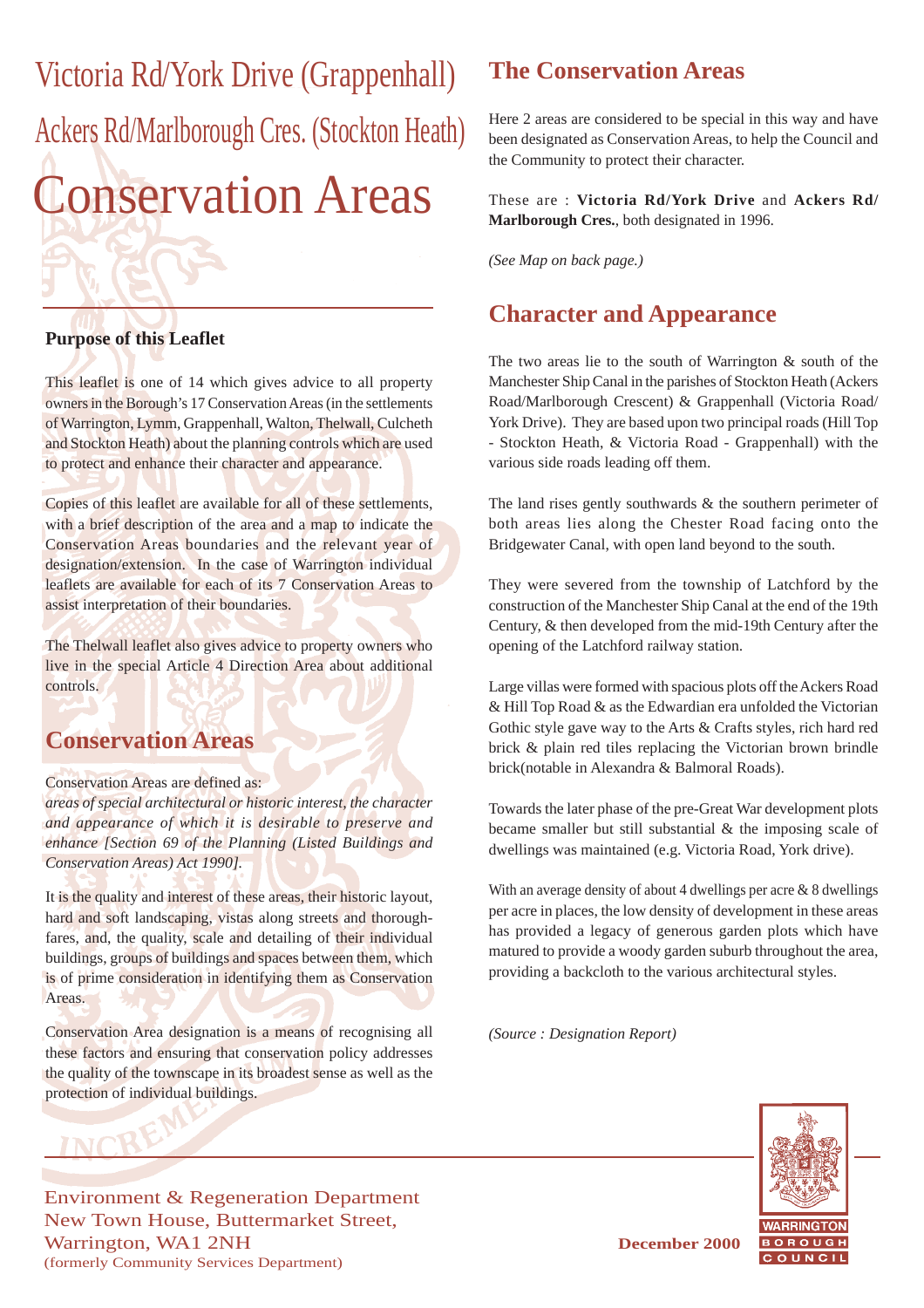# **Controls Over Development**

Now that they are designated as Conservation Areas the Council has the following additional planning powers to control certain types of development.

**New Development.** In considering planning applications for new commercial and residential development, which requires planning consent within Conservation Areas, the Council should pay **special attention** to carefully considering the appropriateness of the proposal and details such as materials, colour, height, proportion, design and siting, to seek to preserve and enhance the character and appearance of the area.

Applications for new development in Conservation Areas therefore normally need to be submitted as '**Full Applications**' to enable detailed assessment of proposals, i.e. with full plans, elevations and written details. Often drawings showing the relationship between the proposed development and its surroundings will also be required.

In addition development proposals which are outside the Conservation Area but which would affect its setting, or views into or out of the area, will also be carefully considered in the light of this contextual relationship.

**Commercial Uses.** Planning permission is required for any material alteration to the exterior of such buildings and within conservation areas particular emphasis is placed upon the need to ensure that the effect upon the fabric and appearance of the building is minimised.

**Alterations to Existing Houses.** Normally within certain limits relating to volume, height and proximity to boundaries, it is possible to extend or alter residential properties, other than flats, without planning permission. These rights are known as permitted development rights.

Within Conservation Areas however development rights are more limited and certain development that would normally be permitted development require planning permission. Thus the following types of development, normally classed as permitted development, require planning permission within Conservation Areas, so that the impact of the proposed changes can be properly assessed:-

- Enlargement, improvement or alteration of a dwelling which would **increase the original cubic content** by more than 50 cubic metres or 10%, whichever is the greater, or any development which is over 115 cubic metres.
- Building, altering or improving an **outbuilding** over 10 cubic metres.
- The **cladding** of any part of the exterior with stone, artificial stone, timber, plastic or tiles.
- Any alteration to the **roof** resulting in a material alteration to its shape.
- ❚ Certain **satellite** and **telecommunications antenna** and **services** as detailed below under telecommunications.

**Demolition.** Within a Conservation Area certain types of demolition come under planning controls as a result of designation, and require a special type of consent known as **Conservation Area Consent,** which also involves the submission of details of the replacement building or proposed treatment of the cleared site after demolition.

This gives the Council the opportunity to assess both the loss of the building and its contribution to the Conservation Area, as well as the impact of any new building or site treatment after demolition.

The following types of demolition require Conservation Area Consent:-

- The **total** or **substantial** destruction of a building, including façade retention schemes (depending on their extent).
- The demolition of **part of a building** if the cubic area to be demolished is 115 cubic metres or more.
- **■** The demolition of a **gate, wall, fence, or other means of enclosure** over 1 metre high fronting a highway, waterway or open space (or a wall over 2 metres elsewhere).

**Telecommunications.** The following also need planning permission within a Conservation Area:

- **I** Installation of a **satellite antenna** on any building or structure, or within its curtilage, of more than 90cm in any dimension.
- An **antenna** over 15 metres high.
- **■** Installation of a **satellite antenna** exceeding the highest part of the roof, or located on a chimney, or on a wall or roofslope fronting a highway or footway.
- **■** Installation of a **satellite antenna** where there is already a dish on the building or structure.
- **■** Radio housing over 2 cubic metres in volume.
- ❚ Overground **telecommunications lines and cables**.

**Trees.** Anyone wishing to fell, top, lop or uproot a tree in a Conservation Area must give six weeks notice to the Council of their intention to carry out such works.

*(Source : Town & Country Planning (General Permitted Development) Order 1995, as amended)*

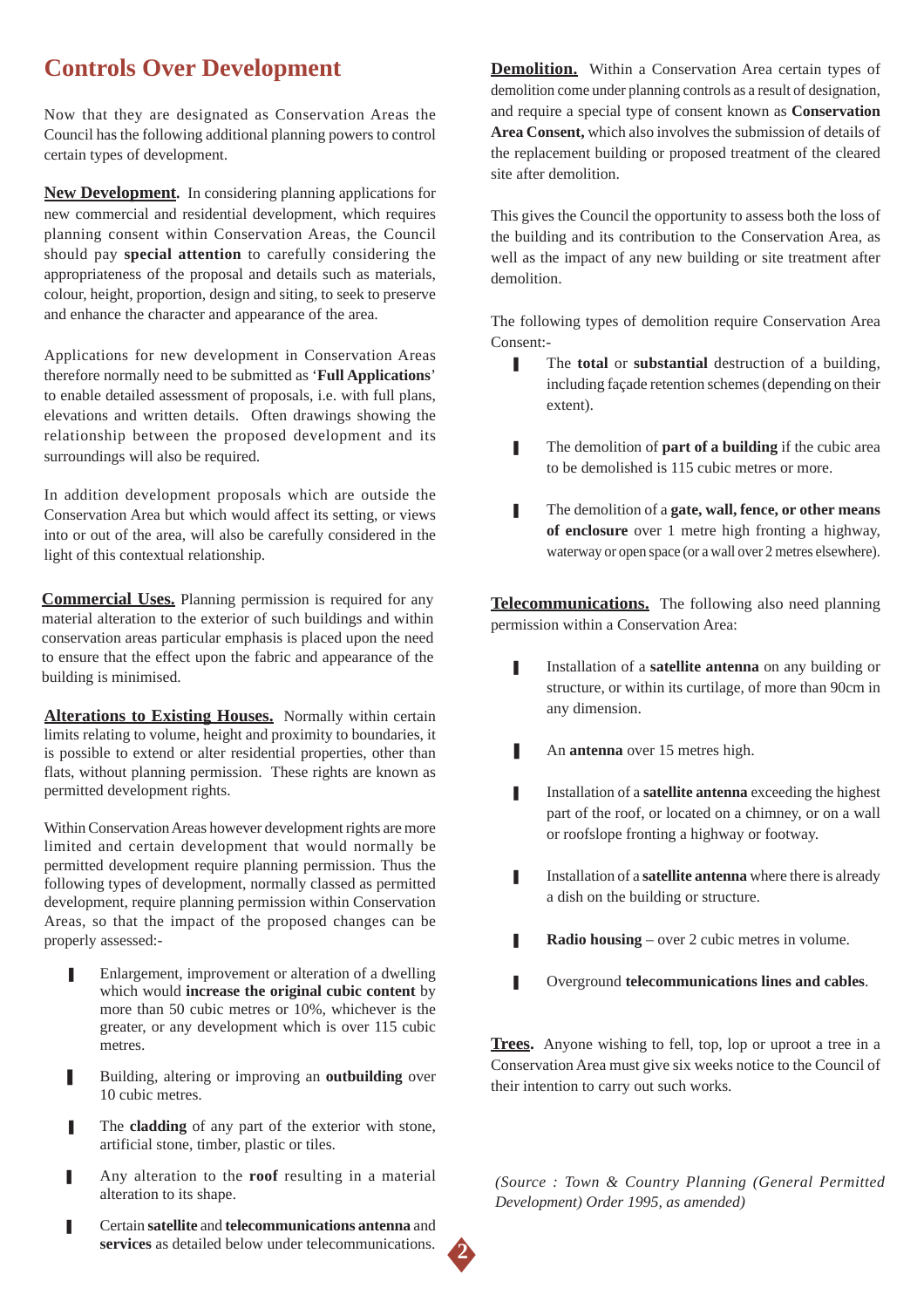**Listed Buildings.** Consent known as Listed Building Consent is needed for alteration, extension or demolition of a Listed Building whether it is inside or outside a Conservation Area.

Furthermore most works to a Listed Building to alter, improve or enlarge it internally or externally, require Listed Building Consent, as do any works within or to its curtilage.

The guidance in this leaflet does not apply to Listed Buildings and therefore you should seek advice if you want to alter such buildings in any way. A leaflet on the subject of consent and works to Listed Buildings will be produced later in the year 2001.

#### **Which Properties and Areas are Affected**

The map on the back page indicates the properties and areas here which are included within these Conservation Areas.

Their boundaries have been drawn to include all those buildings and areas which contribute to the historic and architectural character of these areas.

## **How Does the Council Reach its Decision On Applications?**

Within Conservation Areas the Council advertises planning applications which it considers will affect the character and appearance of the Conservation Area. This gives interested parties an opportunity to comment on the proposals and ensures greater community involvement in potential changes.

In deciding whether to grant permission in Conservation Areas, the Council will consider each case against its policies, as set out in the consolidated version of the unadopted Borough Local Plan and as set out in Central Government guidance on conservation. However it will also take account of the circumstances of the building concerned, such as whether it has been altered in the past and whether it is in a particularly sensitive part of the Conservation Area.

Some applications are reported to the Development Control Committee for a decision, but most follow the delegated route, and this is explained in a leaflet entitled **'What Happens To Your Planning Application'** available at reception on the 2nd floor of New Town House.

### **How to Apply for Permission or Consent**

Prior to submitting an application property owners in Conservation Areas wishing to carry out alterations to their property are encouraged to discuss their proposals with a Development Control Officer, who may request preliminary details and confer with the Conservation Officer so as to advise on the appropriateness of the proposed works and their design, materials and finishes.

Copies of application forms and details of fees can then be obtained from the Development Control Section at the address given below, and then submitted together with the necessary location plan and elevational and block plans required.

The Council aims to decide more than 80% of all applications in 8 weeks and during that time several processes take place, as shown in the diagram in the leaflet noted above.

This conservation area leaflet should not be relied upon for a full determination of whether consent is required, and you should write, sending details of the proposed works, so that a definitive answer can be given, to :

> **Development Control Section, Planning Division, Environment & Regeneration Department, Warrington Borough Council New Town House, Buttermarket Street Warrington WA1 2NH**.

## **Appraisals**

Since becoming a Unitary Authority Warrington Borough Council has resolved to carry out a programme of Conservation Area reappraisals, over the next 5 years.

These will re-evaluate the importance of each area and enable a reassessment of their special qualities. They will also help to determine if they should be modified or if policies and practices need to be revised.

Property owners and Parish Councils will be consulted and notified at the time of such appraisals, in due course.

*The information contained in this leaflet is correct at the date shown at the foot of the first page.*

*The map is provided solely to indicate the boundary of the Conservation Areas at the date of designation and does not therefore reflect subsequent development and property boundary changes.*